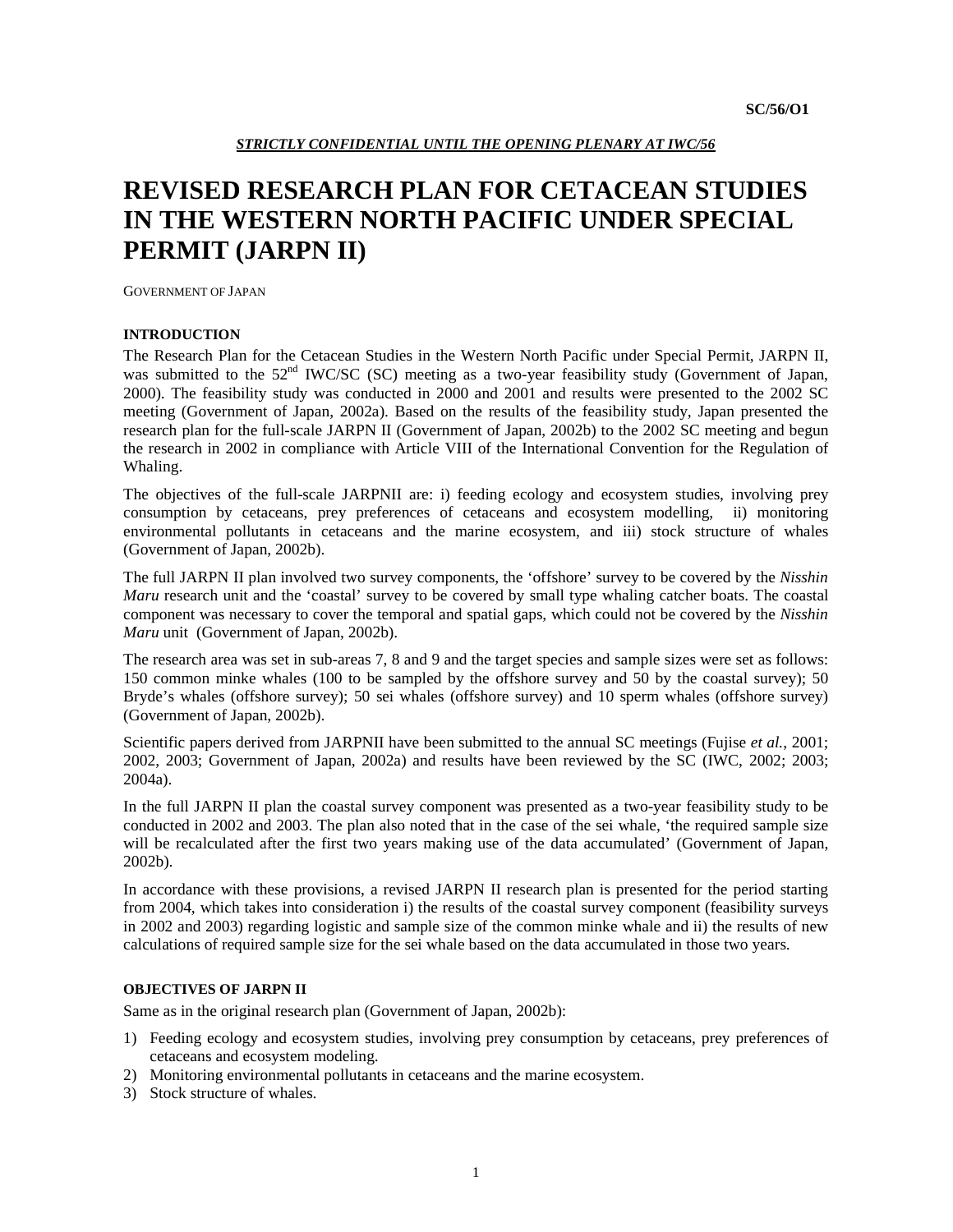# **NUMBER, SEX, SAMPLING SIZE AND AREA**

# **Sampling**

A total of 220 common minke whales (100 by the offshore survey and 120 by the coastal survey), 50 Bryde's whales (offshore survey), 100 sei whales (offshore survey) and 10 sperm whales (offshore survey) will be sampled in sub-areas 7, 8, and 9. Regarding the coastal survey component, 60 common minke whales will be sampled in each of the early season and the late season.

The rationale for these modifications to the original JARPN II plan is explained below.

*i) Coastal survey component (feasibility surveys in 2002 and 2003) regarding logistic and sample size of common minke whales* 

Detailed examination of the logistic aspects of the coastal surveys in 2002 and 2003 are given in Kato *et al.* (2004). From that examination it is concluded that no substantial logistic problem occurred during these surveys. Therefore, coastal survey will continue as a component of the JARPN II using the same type of vessels (small type whaling catcher boats) and methodology.

Results of the 2002 and 2003 coastal surveys revealed geographical and temporal changes of prey species of minke whales. Re-calculation of the required sample size was conducted by using these data for the purpose of securing statistically accurate data to be used for the construction of ecosystem models. Results suggest sample sizes of 80 and 60 individuals in the early and late seasons, respectively (Tamura *et al.*, 2004a). Taking account of these results, the coastal survey component will be conducted twice a year and 60 individuals will be sampled in early and late seasons, respectively beginning with the survey in the late season of 2004.

# *ii) Sample size of sei whales*

Required sample size of sei whales was re-calculated using data from the 2002 and 2003 surveys (Tamura *et al.*, 2004b) for the purpose of securing statistically accurate data to be used for the construction of ecosystem models. It was revealed that sei whales feed on krill, copepods, Pacific saury and Japanese anchovy. These observations are different from what we knew in the past. New calculation of sample size for sei whales using data from these two surveys showed that at least 100 sei whales a year are required for estimating prey consumption with sufficient precision  $(C.V. = 0.2)$ . Therefore, the sample size for sei whales will be changed from 50 to 100 individuals beginning from the 2004 survey.

# *iii) Sampling of sperm whales*

The full JARPN II research plan noted that it was desirable to keep the sperm whale as a target species (feasibility category) in order to study further their relationships with the surface ecosystem and also because of their large biomass (Government of Japan, 2002b). Target sample size of sperm whales was set tentatively at ten animals. During JARPNII surveys from 2000 to 2003, a total of 28 sperm whales were sampled mainly in the sub-area 7. The results show that neon flying squid, which is an important commercial species, occupied 5% of contents in the stomach of sperm whales (Tamura *et al.*, 2004c). This suggests that actual consumption of neon flying squid by sperm whales might be eight times larger than the commercial catch in the western North Pacific. Furthermore, because as a toothed whale, the sperm whale is one of the top predator species, it can be used for monitoring environmental pollutants (Yasunaga and Fujise, 2004). Therefore, it is concluded that sampling of sperm whale is useful for at least qualitative studies. Ten individuals will be maintained as the target for this species in the full-scale JARPNII survey.

Sampling design remains unchanged and no selection will be made for sex and size of the whales targeted except that sampling of sperm whales will be restricted to individuals below 11m in body length due to the limited capacity of the research base ship *Nisshin Maru.*

# **Research area**

Research area also remains unchanged from the surveys in 2002 and 2003. Therefore, sub-areas 7, 8 and 9 will be covered by the offshore survey component and the coastal region (off the Pacific coast of northern Japan) in a part of sub-area 7 will be covered by the coastal survey component.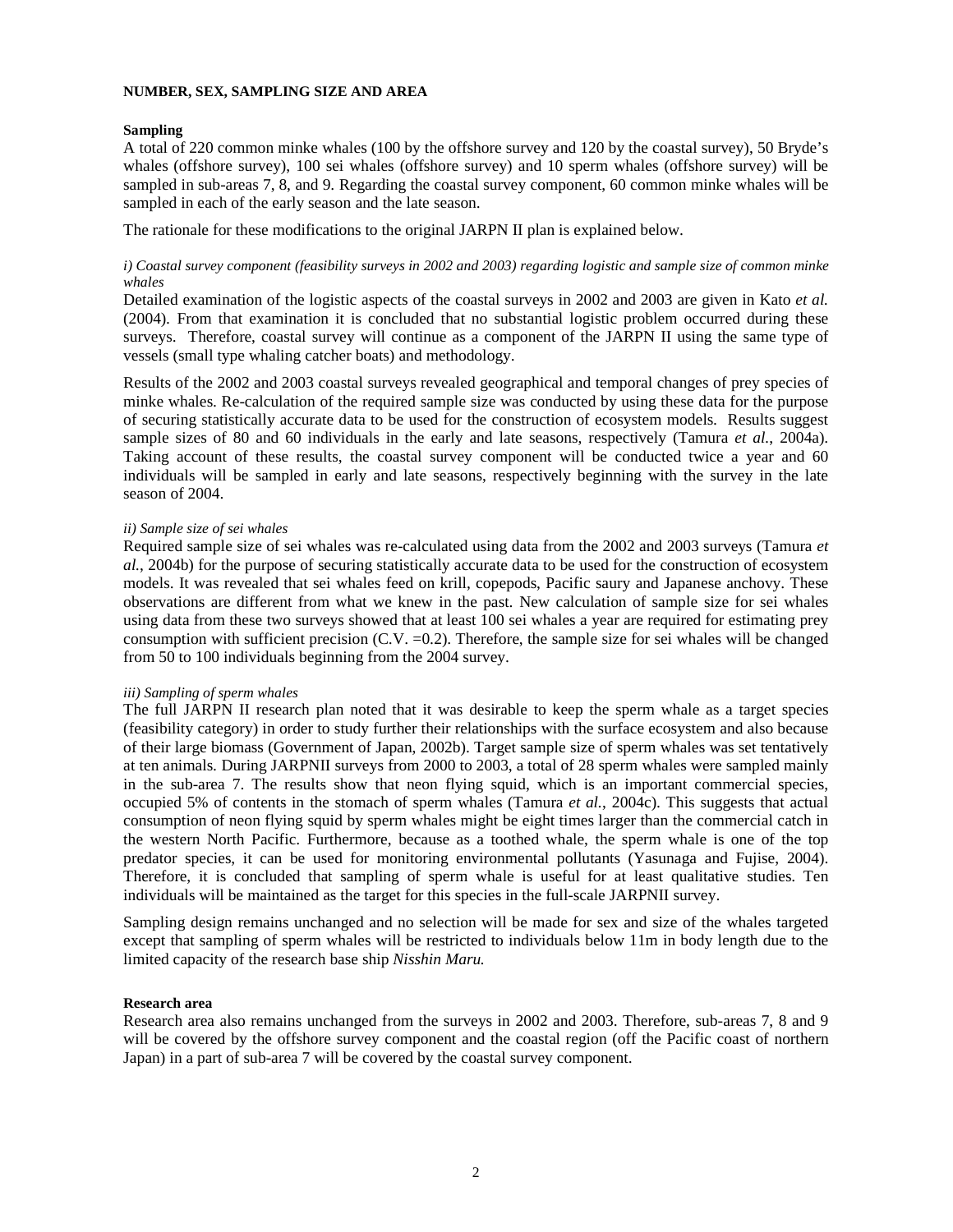# **RESEARCH NEEDS AND APPLICABILITY OF NON-LETHAL METHODS**

This issue has already been addressed in detail in the original plan (Government of Japan, 2002b) and discussed by the SC (IWC, 2003).

## **POSSIBLE EFFECT ON THE STOCK**

The effect on common minke, Bryde's and sei whale stocks of future catches under JARPN II was already examined and presented in the original research plan (see Hakamada, 2002). Because new sample sizes were calculated for common minke whale (coastal survey) and sei whale (offshore survey), the possible effect on the stock in these two cases was re-assessed (see Appendix). The assessment is based on the standard HITTER method. It can be concluded that the effect on the stocks is negligible.

# **OPPORTUNITY FOR PARTICIPATION BY FOREIGN SCIENTISTS**

This matter was already described in the original research plan (Government of Japan, 2002b). It should be noted that a total of three foreign scientists participated in the 2002 and 2003 JARPNII surveys (from Russia and the Republic of Korea). It is expected that this international collaboration will continue in the future.

### **OUTLINE OF RESEARCH FROM 2004**

- (1) Number of research vessels: No change from the original research plan (see Government of Japan, 2002b). In the offshore survey component three sighting and sampling vessels, one dedicated sighting vessel and one research base vessel will be used. In the coastal survey component: three or four sampling vessels (small-type whaling catcher boats) and one dedicated sighting vessel will be used. In addition prey survey vessels, which are equipped with trawling gear and echo-sounder will be used for both the offshore and coastal survey components.
- (2) Research period: The offshore survey component will be conducted for approximately three months in the period between May and September. The coastal survey component will be conducted twice in each year, i.e. the early survey and the late survey.
- (3) Research area: No change from the original research plan (sub-areas 7, 8 and 9) (see Government of Japan, 2002b).
- (4) Sighting method: No change from the original research plan (see Government of Japan, 2002b). However, determination of sighting survey track lines will modified to take account of distribution of whales and geographic considerations
- (5) Sampling method: No change from the original research plan (see Government of Japan, 2002b).

#### **REFERENCES**

Fujise, Y., Pastene, L.A., Tamura, T., Bando, T., Murase, H., Kawahara, S., Watanabe, H., Ohizumi, H., Mogoe, T., Kiwada, H., Nemoto, K. and Narita, H. 2001. Progress report of the feasibility study of the Japanese Whale Research Program under Special Permit in the western North Pacific - Phase II (JARPN II) in 2000. Paper SC/53/O10 presented to the IWC Scientific Committee, July 2001 (unpublished). 77pp.

Fujise, Y., Tamura, T., Bando, T., Watanabe, H., Kiwada, H., Otani, S., Kanda, N., Yasunaga, G., Mogoe, T., Konishi, K., Inamori, M., Shigemune, H. and Tohyama, D. 2002. Cruise report of the Feasibility Study of the Japanese Whale Research Program under Special Permit in the western North Pacific-Phase II (JARPN II) in 2001. Paper SC/54/O16 presented to the IWC Scientific Committee, May 2002 (unpublished). 51pp.

- Fujise, Y., Tamura, T., Bando, T., Yasunaga, G., Konishi, K., Murase, H., Yoshida, T., Ito, S., Ogawa, R., Oka, T., Sasaki, T., Fukutome, K., Isoda, T., Birukawa, N., Horii, N., Zharikov, K.A., Park, K.J., Tohyama, D. and Kawahara, S.2003. Cruise Report of the Japanese Whale Research Program under Special Permit in the western North Pacific-Phase II (JARPN II) in 2002 (part I) – Offshore component -. Paper SC/55/O7 presented to the IWC Scientific Committee, May 2003 (unpublished). 41pp.
- Government of Japan. 2000. Research plan for cetacean studies in the western North Pacific under special permit (JARPN II) (Feasibility study plan for 2000 and 2001). Paper SC/52/O1 presented to the IWC Scientific Committee, June 2000 (unpublished). 68pp.
- Government of Japan. 2002a. Report of the 2000 and 2001 feasibility study of the Japanese whale research program under special permit in the western North Pacific-phase II (JARPN II). Paper SC/54/O17 presented to the IWC Scientific Committee, May 2002 (unpublished).
- Government of Japan. 2002b. Research Plan for Cetacean Studies in the Western North Pacific under Special Permit (JARPN II) Paper SC/54/O2 presented to the IWC Scientific Committee, May 2002 (unpublished).

Government of Japan. 2004. Some considerations on the feasibility components of the JARPN II (paper presented to this meeting).

Hakamada, T. 2002. Examination of the effects on the whale stocks of future catches under JARPN II. pp 101-115. *In*: Government of Japan. Research Plan for Cetacean Studies in the Western North Pacific under Special Permit (JARPN II) Paper SC/54/O2 presented to the IWC Scientific Committee, May 2002 (unpublished).

International Whaling Commission. 2002. Report of the Scientific Committee. J*. Cetacean Res. Manage*. 4 (suppl.): 1-414.

International Whaling Commission. 2003. Report of the Scientific Committee. *J. Cetacean Res. Manage*. 5 (suppl.): 1-453.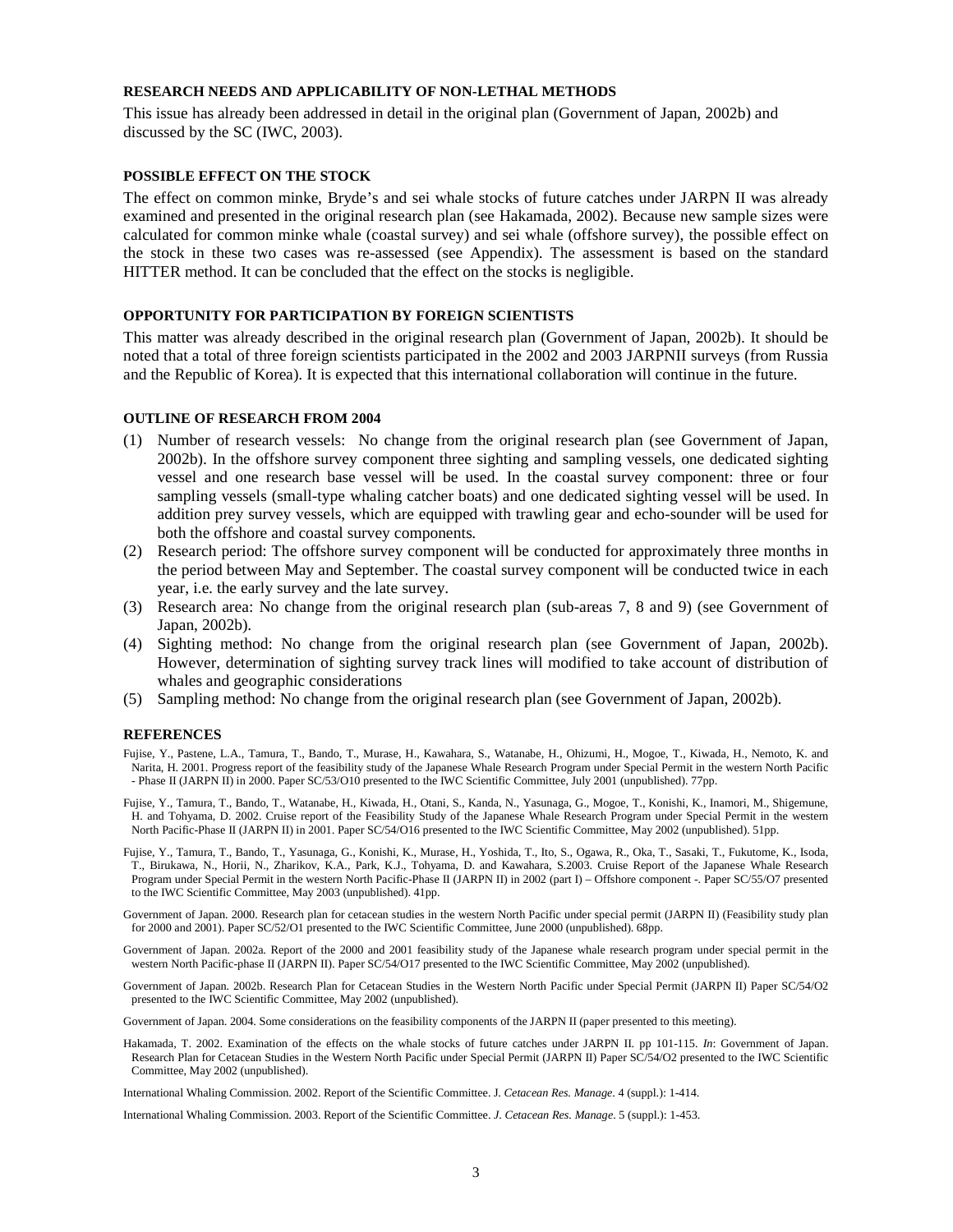International Whaling Commission. 2004a. Report of the Standing Working Group on Scientific Permit Proposals. *J. Cetacean Res. Manage*. 6 (suppl.) (in press).

International Whaling Commission. 2004b. Report of the Scientific Committee. *J. Cetacean Res. Manage*. 6 (suppl.): (in press).

- Kato, H., Kishiro, T., Yoshida, H. and Kawahara, S. 2004. Feasibility of costal surveys in the JARPN II, from the viewpoint of logistics. Appendix 1, pp XX-XX. *In*: Government of Japan (Fujise, Y., Tamura, T. Kato, H. and Kawahara, S. eds.), Some considerations of the feasibility components of the JARPN II research plan. Paper SC/56/Oxx submitted to the 56th IWC Scientific Committee Meeting (Available from the IWC Secretariat)
- Tamura, T., Hakamada, T., Konishi, K., Fujise, Y., Kishiro, T., Yoshida, H., Ohizumi, H. and Kato, H. 2004a. Recalculation of sample size of common minke whales in coastal areas required for estimating consumption of various prey items based on results of JARPN II. Appendix 2, pp XX-XX. *In*: Government of Japan (Fujise, Y., Tamura, T. Kato, H. and Kawahara, S. eds.), Some considerations of the feasibility components of the JARPN II research plan. Paper SC/56/Oxx submitted to the 56<sup>th</sup> IWC Scientific Committee Meeting (Available from the IWC Secretariat)
- Tamura, T, Hakamada, T. and Konishi, K. 2004b. Recalculation of sample size of sei whales required for estimating consumption of various prey items based on results of JARPN II. Appendix 3, pp XX-XX. *In*: Government of Japan (Fujise, Y., Tamura, T. Kato, H. and Kawahara, S. eds.), Some considerations of the feasibility components of the JARPN II research plan. Paper SC/56/Oxx submitted to the 56<sup>th</sup> IWC Scientific Committee Meeting (Available from the IWC Secretariat)
- Tamura, T., Kubodera, T., Ohizumi, H., Konishi, K., Isoda, T. and Fujise, Y. 2004c. Food habits of sperm whales based on JARPN II (2000-03). Appendix 4, pp XX-XX. *In*: Government of Japan (Fujise, Y., Tamura, T. Kato, H. and Kawahara, S. eds.), Some considerations of the feasibility components of the JARPN II research plan. Paper SC/56/Oxx submitted to the 56<sup>th</sup> IWC Scientific Committee Meeting (Available from the IWC Secretariat)
- Yasunaga, G. and Fujise, Y. 2004. On the usefulness of sperm whales taken in the JARPN II for the monitoring of environmental pollutants in the marine ecosystem. Appendix 5, pp XX-XX. *In*: Government of Japan (Fujise, Y., Tamura, T. Kato, H. and Kawahara, S. eds.), Some considerations of the feasibility components of the JARPN II research plan. Paper SC/56/Oxx submitted to the 56<sup>th</sup> IWC Scientific Committee Meeting (Available from the IWC Secretariat)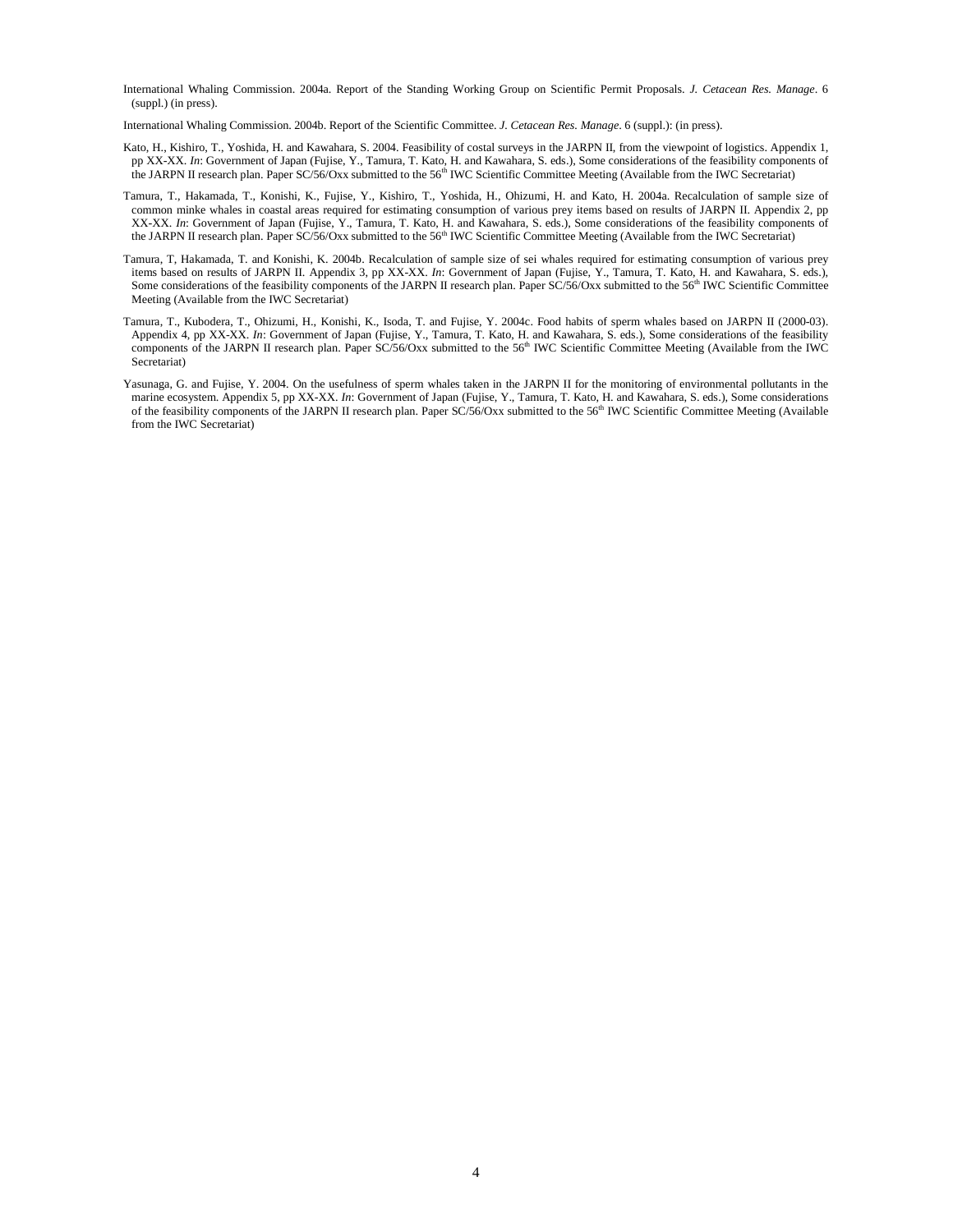# **Appendix**

# **Examination of the effects on the whale stocks of future catches under JARPNII**

# TAKASHI HAKAMADA

*The Institute of Cetacean Research: 4-5, Toyomi-cho, Chuo-ku, Tokyo104-0055, Japan* 

#### ABSTRACT

The effects on whale stocks of the proposed future catches of common minke whales (*Balaenoptera acutorostrata*) and sei whales (*Balaenoptera borealis*) under JARPN II for 30 years were examined by using HITTER methodology. HITTER calculations show that the minke whale stocks and the sei whale stock would increase over forthcoming decades in all cases examined, except the case of J stock minke whales with *MSYR*(1+) values as low as 1%.

# **INTRODUCTION**

The effect on stock in the case of common minke, Bryde's and sei whales was examined in the original JARPN II plan. Because new sample sizes were calculated for common minke whale (coastal) and sei whale (offshore survey), here the effect on the stocks in these two cases is re-assessed.

# **MATERIALS AND METHODS**

## **Western North Pacific minke whales**

#### *O stock*

In this study, we examined a case that from 220 animals in total, 160 are caught from sub-areas 7 and 30 from sub-areas 8 and 9, respectively. Based on results from the JARPN surveys, two O stock scenarios were considered.

Scenario 1-1: Only O stock animals distribute in sub-areas 7, 8, 9, 11 and 12.

Scenario 1-2: Only O stock animals distribute in sub-areas 7, 8 and 11, the percentage of O animals in sub-area 9 is 70% and the percentage of those in sub-area 12 is 81.3%. In this case, 141 animals are caught from O stock.

For Scenario 1-2, the percentage of O animals in sub-areas 9 and 12 are based on Pastene *et al*. (2002). It is assumed that the percentage of O animals in sub-area 9 is 70% (i.e. the percentage of W animal is 30%) because the percentage of W animals in sub-area 9 is 50% and they occur each year with 60% probability. It was assumed that the percentage of O animals in sub-areas 12 is same as the average percentage of O animals for sub-areas 7, 8 and 9 in Pastene *et al*. (2002).

The past annual sex-disaggregated catches of western North Pacific minke whales are listed in Table 1 for scenario 1-1 and in Table 2 for O stock under scenario 1-2. Incidental catches, which are the same as option Jii) in IWC (2001), are taken into account. The number of incidental catches in sub-areas 2, 7 and 11 by sex used in this study is shown in Table 3. In these HITTER computations, the following parameter values, adopted by the Implementation Simulation Trials (IWC, 2001), are used:

| Age at recruitment (same for both sexes): | 4 (50%) and 7.53 (95%)  |
|-------------------------------------------|-------------------------|
| Age at maturity (same for both sexes):    | 7 (50%) and 10.53 (95%) |

Natural mortality (age-dependent and independent of sex):

| 0.085                                 | if $a \leq 4$  |
|---------------------------------------|----------------|
| $0.0775 + 0.001875 a$ if $4 < a < 20$ |                |
| 0.115                                 | if $a \geq 20$ |

where *a* is age.

MSY level (*MSYL*): 60% (of *K*)

The best estimate of total  $(1+)$  abundance for O stock from sighting surveys is taken to be 25,591 (lower 5%-ile 16,894) in scenario 1-1, 20,872 (lower 5%-ile 13,907) in scenario 1-2, and these are applied to 1990. These estimates were based on specifications of the North Pacific minke whaling trials (IWC, 2001). The following years are chosen for the examination; 1988 (when commercial whaling ceased), 1994 (the start of JARPN surveys), 2004 (this year), 2014 (after ten years), 2024 and 2034. Results from JARPN and JARPN II feasibility surveys suggested that males are dominant in the research area therefore for catches from the offshore component of the survey, male sex ratio of 79.2% (the smallest value of those in 1996-2001 in sub-areas 7) and for catches from the coastal component a ratio of 74.9%, which were obtained from the samples collected during JARPN and JARPN II feasibility study, are also considered for both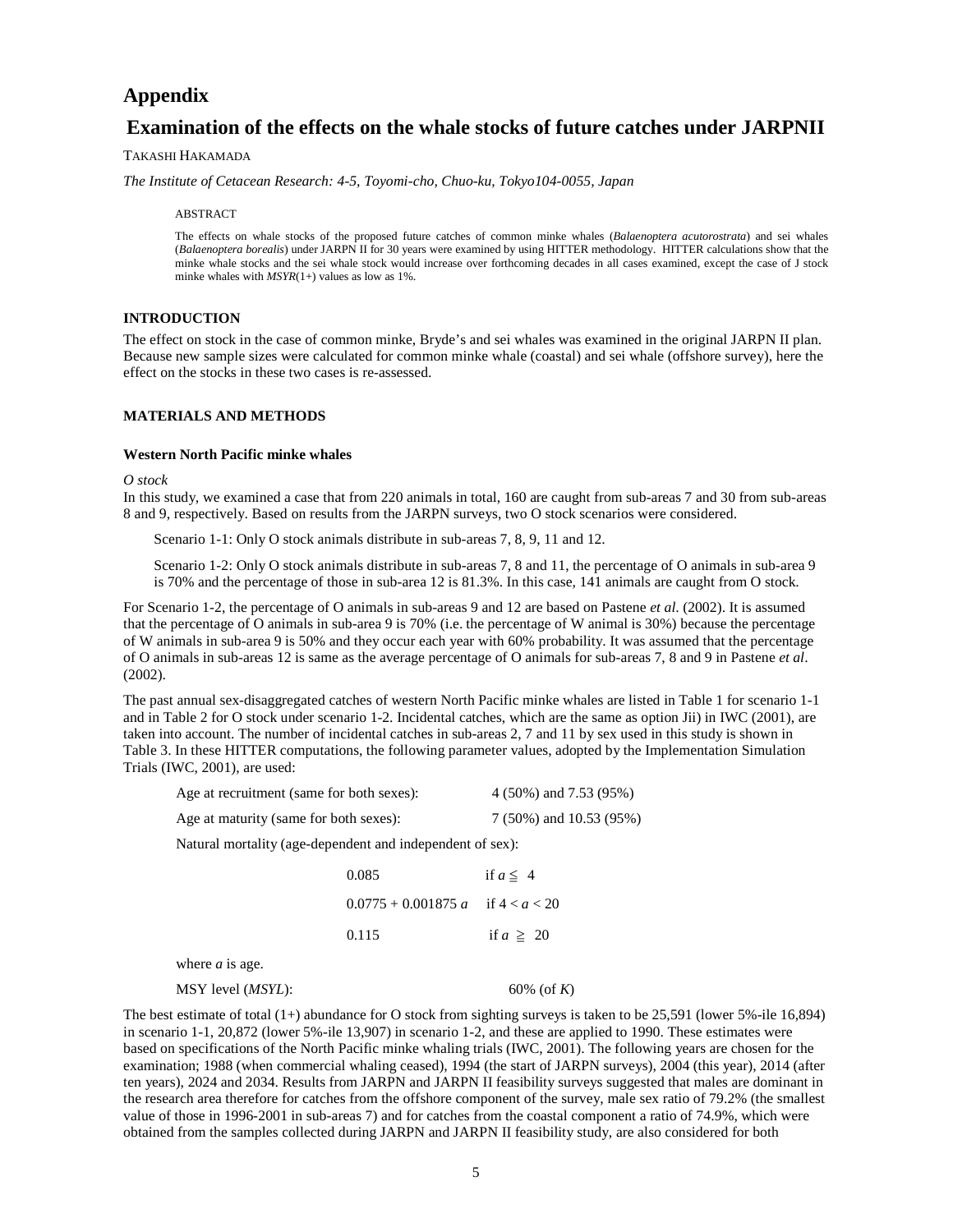scenarios. In the HITTER calculations, *MSYR*(1+), is used, as for the case of the Bering-Chukchi-Beaufort Seas stock of bowhead whales (IWC, 1998).

## *J stock*

The effect of the catches on the J stock was also assessed. It was assumed that J stock animals were mainly distributed in sub-areas 5, 6 and 10 and that the percentage of J animals in sub-area 7 is 2.8% based on mtDNA analyses using commercial samples 1983-86 and JARPN samples 1996-99 (IWC, 2003).

The past annual sex-disaggregated catches of western North Pacific minke whales are listed in Table 4 for J stock. Incidental catches in Korea and Japan are taken into account. The number of incidental catches off Korea is shown in Table 5 and that from J stock animals off Japan is shown in Table 6. Proportions of male for the proposed future catches from J stock were assumed to be same as for commercial catches in sub-areas 6 (50.8% for male) and 10 (61.5% for male). For sub-area 7, average of the proportions among sub-areas 6 and 10 was applied because there is no information of sex ratio for incidental catches of J animals in sub-area 7. Mixing rate for research samples is assumed to be 2.8% for the offshore component and15.0% for the coastal component. In this scenario, 19 samples will be taken from J stock.

Biological parameters are the same as those used for the O stock. Minimum estimate of total  $(1+)$  abundance for J stock is 15,137 (Tanaka *et al*., 2003) and applied to 2003. The following years are chosen for the examination: 1988 (when commercial whaling ceased), 1994 (the start of JARPN surveys), 2004 (Beginning of JARPN II), 2014 (after ten years), 2024 and 2034.

## **Western North Pacific sei whales**

It is assumed that 100 sei whales are caught every year. We consider the stock scenario of two stocks divided by 180° longitudinal line (IWC, 1971). Historical catch is taken from IWC (1996). Sex ratio of historical and future catch is assumed to be 1:1. This assumption is supported by the statistics in BIWS. Catches are allocated to west of  $180^\circ$  and east of 180<sup>°</sup> according to the ratio estimated from Ohsumi (Ohsumi et al., 1971). Historical catch and future catch are shown in Table 10. It is assumed that biological parameters used in this calculation for sei whales are the same as that for Bryde's whales, which are described in the paragraph below. The following biological parameters are used, which were adopted during the Comprehensive Assessment of Western North Pacific Bryde's whales (1997):

| Age of recruitment (coastal catches):           |            | 5.0 |
|-------------------------------------------------|------------|-----|
| Age of recruitment (pelagic catches):           |            | 8.0 |
| Age of maturity:                                | 8.0        |     |
| Natural mortality (independent of age and sex): | 0.07       |     |
| MSY level ( <i>MSYL</i> )                       | 60% (of K) |     |

An abundance estimate for Western North Pacific (west of 180<sup>°</sup> and north of 30° N) of 67,642 (lower 5%-ile 34,971) (Hakamada *et al.,* 2004) which was estimated in 2003, is used in these calculations. For comparison, the estimate of 28,369 (lower 5%-ile 14,747) (Miyashita *et al.,* 2002), which was estimated in 1999, is also used. The following years are chosen for the examination; 1976 (when commercial whaling were ceased), 2004 (this year), 2014 (after 10 years), 2024 and 2034.

## **RESULTS AND DISCUSSIONS**

## **Western North Pacific minke whales**

## *O stock*

Results for HITTER runs of two scenarios for both the best estimate and its 5% lower limit, are given in Table 7 and 8 for *MSYR*  $(1+) = 1\%$ , 2%, 3%, 4% and 5%. These tables show depletion (the ratio of the population for the year compared to the pre-exploitation level) for the mature female component. The population of the mature female component increases for 30 years in all cases examined.

## *J stock*

Result for HITTER run for J stock for the minimum estimate is given in Table 9 for  $MSYR$  (1+) = 1%, 2%, 3%, 4% and 5%. This table shows depletion for the mature female component. The population of the mature female component increases for 30 years in all cases examined except for  $MSYR(1+) = 1\%$ . SC agreed that  $MSYR(mat) = 1\%$  has a lower plausibility than *MSYR*(mat) = 4% for the North Pacific minke whale ISTs. The values of *MSYR*(mat) = 1% and 4% corresponded roughly to  $MSYR(1+) = 0.7\%$  and 2.3% respectively (IWC, 2004). Therefore, the results for MSYR (1+) = 1% has lower plausibility than those for *MSYR*  $(1+) = 2$  and 3%. From this, it is suggested that an increase in the population of the mature female component is more plausible than a decrease.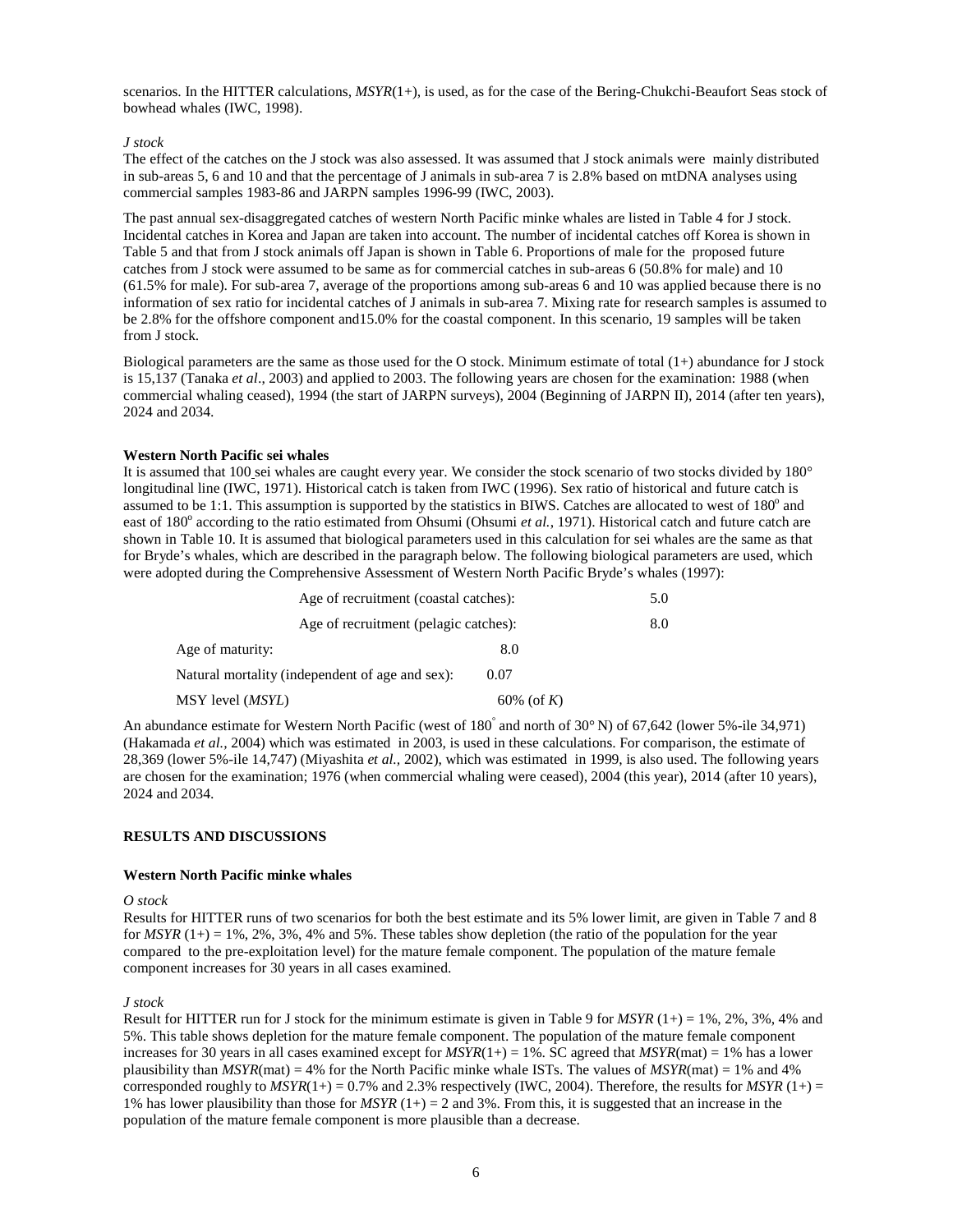In this study, the minimum abundance estimate of 15,137 in Tanaka *et al.*, (2003) was used. They estimated minimum population size by minimum number of births divided by maximum birth rate using LVPA. Therefore, the effect on the stock would not be worse than the results of HITTER run suggests.

The number of incidental catch (163 animals) is about 9 times as large as those due to the research (19 animals). Therefore, this calculation shows the effect of the incidental catches rather than of the research takes. Except for the less plausible case (i.e.  $MSYR$  (1+) = 1%), RY exceeds the sum of incidental catches and research takes. Therefore, it can be concluded that the population of the stock increases in plausible cases.

In summary, the effect on the J stock is negligible.

#### **Western North Pacific sei whales**

Results for HITTER runs in the case that 100 sei whales are taken, are given in Table 11 using the abundance estimate of 67,642 in 2003 and in Table 12 using the abundance estimate of 28,369 in 1999 for *MSYR* (1+) =1%, 2%, 3%, 4%, 5% and 6%. These tables show depletion for the mature female component. The population of the mature female component increases for 30 years in all cases examined.

#### **REFERENCES**

Hakamada, T., Matsuoka, K. and Nishiwaki, S. 2004. Preliminary analysis of abundance estimate for Western north Pacific Sei whales (west of 180°). (unpublished).

International Whaling Commission. 1971. Report of Scientific Committee. *Rep. int. Whal. Commn* 21:24-31.

- International Whaling Commission. 1996. Report of Scientific Committee, Annex G. Report of the Sub-Committee on North Pacific Bryde's Whales. *Rep. int. Whal. Commn* 46:147-159.
- International Whaling Commission. 1997. Report of Scientific Committee, Annex G. Report of the Sub-Committee on North Pacific Bryde's Whales. *Rep. int. Whal. Commn* 47:163-168.
- International Whaling Commission. 1998. Report of Scientific Committee, Annex I. Report of the Standing Working Group on the development of an Aboriginal Substance Whaling Management Procedure (AWMP). *Rep. int. Whal. Commn* 48:203-236.
- International Whaling Commission. 2001. Report of Scientific Committee, Annex D. Report of the Sub-Committee on Revised Management Procedure. *J. CETACEAN RES. MANAGE.* 3 (SUPPL.): 114-125
- International Whaling Commission. 2003. Report of Scientific Committee, Annex D. Report of the Sub-Committee on Revised Management Procedure. *J. CETACEAN RES. MANAGE.* 5 (SUPPL.): 107-153
- International Whaling Commission. 2004. Report of Scientific Committee, Annex D. Report of the Sub-Committee on Revised Management Procedure. *J. CETACEAN RES. MANAGE.* 6 (SUPPL.)
- Miyashita, T., Kato, H., Matsuoka, K., Hakamada, T., Nishiwaki, S., and Ohsumi, S. 2002. Abundance and biomass of major cetaceans occurring in the western North Pacific particularly in sub-areas 7, 8 and 9 and biological aspects of cetacean species to be sampled by JARPN II. Paper Appendix 1 of SC/54/O2 presented to Scientific Committee, April 2002, Shimonoseki (unpublished). 21pp.
- Ohsumi, S., Shimadzu, Y. and Doi, T. 1971. Report of Scientific Committee, Annex J. The seventh memorandum on the results of Japanese stock assessment of whales in the North Pacific. *Rep. int. Whal. Commn* 21: 76-89.
- Pastene, L. A., Goto, M. and Kanda, N. 2002. Proposal on the defaults on stock structure in section 3 of Appendix 15 of Annex D (RMP Subcommittee Report). Paper SC/J02/NP7 presented to NP minke trials group, January 2002, Seattle (unpublished). 2pp.
- Tanaka, E., Hakamada, T., Goto, M., and Zenitani, R. 2003. A minimum estimate of stock abundance of the sea of Japan-Yellow sea- East China sea Stock of minke whales using bycatch. Paper SC/55/RMP11 presented to Scientific Committee, June 2003, Berlin (unpublished). 5pp.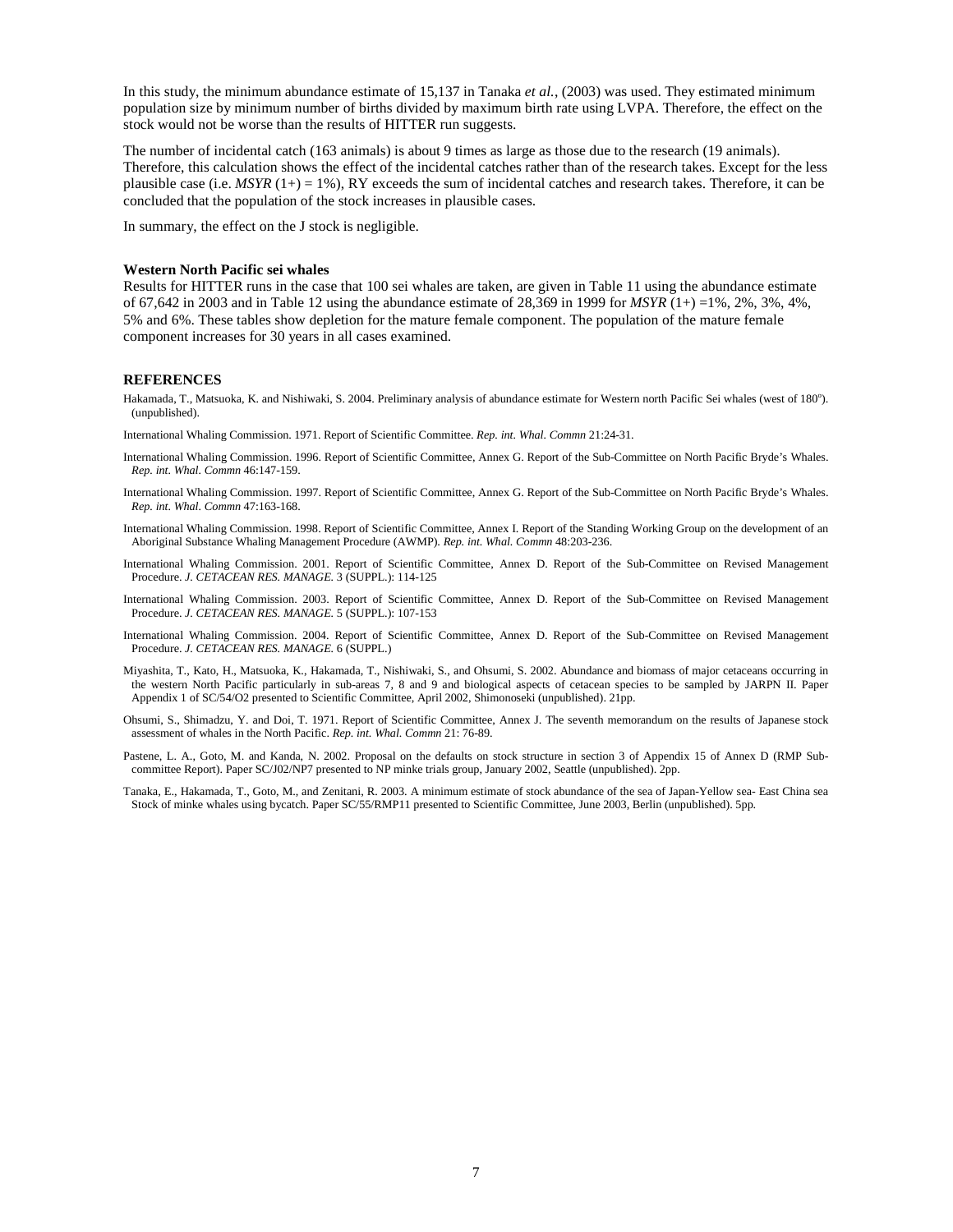Table 1. Catch data of O stock, including incidental catch, used in this study under the Scenario 1-1. Historical catch from 1900 to 2003 and assumed future catch from the O stock of the minke whales in the North Pacific for two Scenarios examined using HITTER Fitter program.

Scenario 1-1 Scenario 1-1 (continued)

| year      | male            | female         | year                         | male             | female                   |
|-----------|-----------------|----------------|------------------------------|------------------|--------------------------|
| 1900-1929 | $\overline{31}$ | $\overline{4}$ | 1969                         | $\overline{105}$ | 143                      |
| 1930      | 38              | 10             | 1970                         | 181              | 161                      |
| 1931      | 38              | 10             | 1971                         | 173              | 125                      |
| 1932      | 38              | 10             | 1972                         | 159              | 213                      |
| 1933      | 39              | 10             | 1973                         | 294              | 259                      |
| 1934      | 44              | 15             | 1974                         | 208              | 193                      |
| 1935      | 44              | 15             | 1975                         | 205              | 158                      |
| 1936      | 44              | 15             | 1976                         | 182              | 192                      |
| 1937      | 64              | 28             | 1977                         | 192              | 89                       |
| 1938      | 69              | 34             | 1978                         | 276              | 159                      |
| 1939      | 69              | 34             | 1979                         | 293              | 134                      |
| 1940      | 76              | 38             | 1980                         | 231              | 168                      |
| 1941      | 64              | $28\,$         | 1981                         | 247              | 146                      |
| 1942      | 69              | 34             | 1982                         | 198              | 146                      |
| 1943      | 90              | 46             | 1983                         | 169              | 145                      |
| 1944      | 76              | 38             | 1984                         | 229              | 173                      |
| 1945      | 69              | 34             | 1985                         | 223              | 131                      |
| 1946      | 76              | 55             | 1986                         | 208              | 138                      |
| 1947      | 86              | 64             | 1987                         | 213              | 126                      |
| 1948      | 112             | 91             | 1988                         | 31               | $\overline{4}$           |
| 1949      | 103             | 66             | 1989                         | 31               | $\overline{4}$           |
| 1950      | 156             | 81             | 1990                         | 31               | $\overline{4}$           |
| 1951      | 144             | 124            | 1991                         | 31               | $\overline{\mathcal{A}}$ |
| 1952      | 145             | 183            | 1992                         | 31               | $\overline{4}$           |
| 1953      | 146             | 123            | 1993                         | 31               | $\overline{4}$           |
| 1954      | 142             | 166            | 1994                         | 49               | 7                        |
| 1955      | 197             | 212            | 1995                         | 122              | 13                       |
| 1956      | 269             | 222            | 1996                         | 94               | 18                       |
| 1957      | 193             | 199            | 1997                         | 118              | 17                       |
| 1958      | 256             | 295            | 1998                         | 120              | 15                       |
| 1959      | 154             | 162            | 1999                         | 102              | 33                       |
| 1960      | 145             | 147            | 2000                         | 66               | 9                        |
| 1961      | 176             | 192            | 2001                         | 124              | 11                       |
| 1962      | 133             | 141            | 2002                         | 148              | 37                       |
| 1963      | 127             | 128            | 2003                         | 145              | 40                       |
| 1964      | 160             | 164            |                              |                  |                          |
| 1965      | 158             | 189            |                              |                  |                          |
| 1966      | 192             | 203            | Future catch                 |                  |                          |
| 1967      | 142             | 163            | (including incidental catch) |                  |                          |
| 1968      | 108             | 141            | $2004+$                      | 200              | 55                       |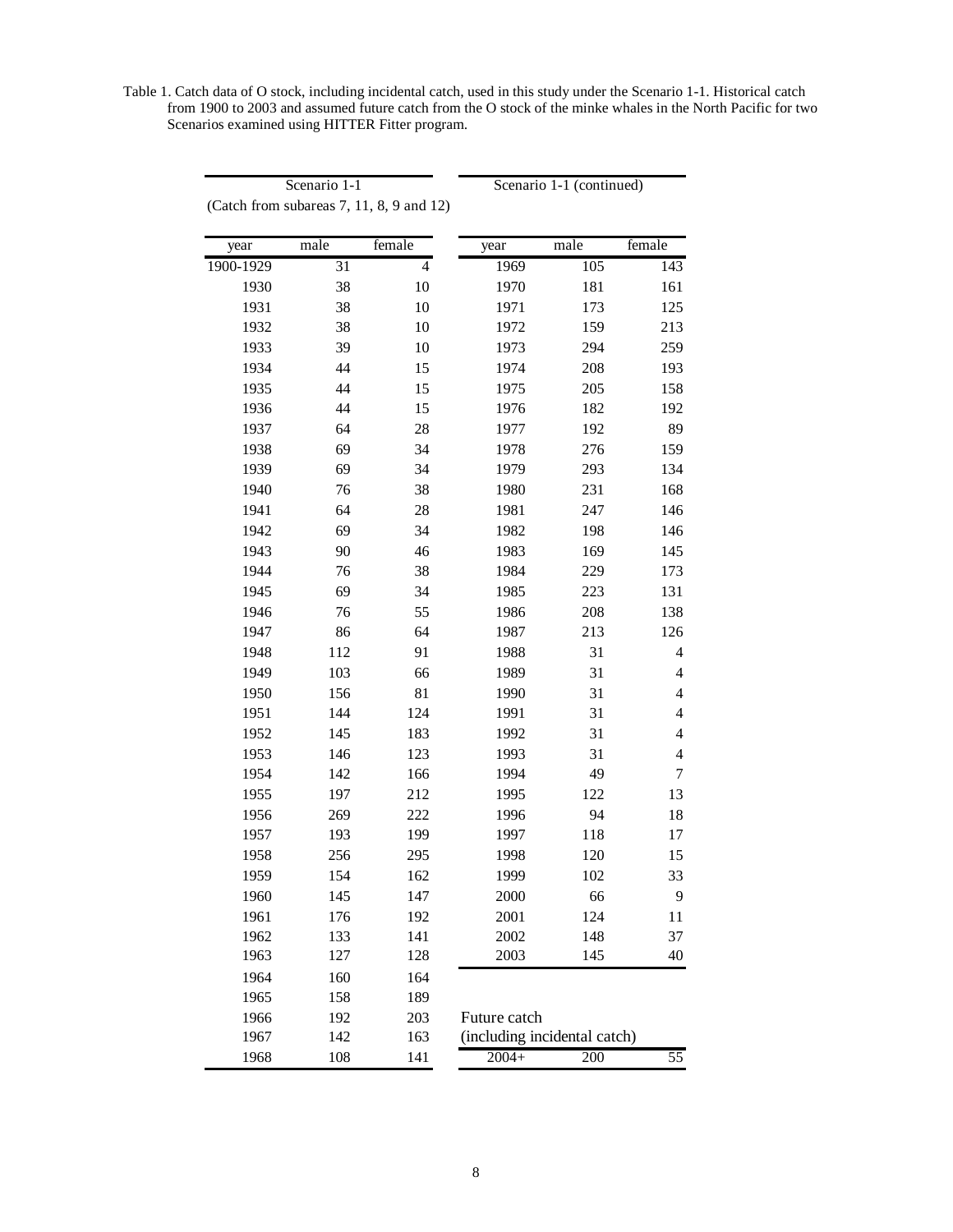|           | Scenario 1-2                   |        | Scenario 1-2 (continued)     |      |                |
|-----------|--------------------------------|--------|------------------------------|------|----------------|
|           | (Catch from subareas 7, 8, 11, |        |                              |      |                |
|           | 70% of sub-area 9 and          |        |                              |      |                |
|           | 81.3% of subarea12)            |        |                              |      |                |
| year      | male                           | female | year                         | male | female         |
| 1900-1929 | 31                             | 4      | 1969                         | 104  | 141            |
| 1930      | 38                             | 10     | 1970                         | 179  | 161            |
| 1931      | 38                             | 10     | 1971                         | 173  | 125            |
| 1932      | 38                             | 10     | 1972                         | 159  | 213            |
| 1933      | 39                             | 10     | 1973                         | 288  | 252            |
| 1934      | 44                             | 15     | 1974                         | 203  | 186            |
| 1935      | 44                             | 15     | 1975                         | 203  | 154            |
| 1936      | 44                             | 15     | 1976                         | 182  | 192            |
| 1937      | 64                             | 28     | 1977                         | 192  | 89             |
| 1938      | 69                             | 34     | 1978                         | 276  | 159            |
| 1939      | 69                             | 34     | 1979                         | 293  | 134            |
| 1940      | 76                             | 38     | 1980                         | 231  | 168            |
| 1941      | 64                             | 28     | 1981                         | 247  | 146            |
| 1942      | 69                             | 34     | 1982                         | 198  | 146            |
| 1943      | 90                             | 46     | 1983                         | 169  | 145            |
| 1944      | 76                             | 38     | 1984                         | 229  | 173            |
| 1945      | 69                             | 34     | 1985                         | 223  | 131            |
| 1946      | 76                             | 55     | 1986                         | 208  | 138            |
| 1947      | 86                             | 64     | 1987                         | 213  | 126            |
| 1948      | 112                            | 91     | 1988                         | 31   | 4              |
| 1949      | 102                            | 66     | 1989                         | 31   | $\overline{4}$ |
| 1950      | 155                            | 81     | 1990                         | 31   | $\overline{4}$ |
| 1951      | 144                            | 123    | 1991                         | 31   | $\overline{4}$ |
| 1952      | 145                            | 183    | 1992                         | 31   | $\overline{4}$ |
| 1953      | 145                            | 122    | 1993                         | 31   | $\overline{4}$ |
| 1954      | 142                            | 165    | 1994                         | 44   | 6              |
| 1955      | 196                            | 212    | 1995                         | 95   | 10             |
| 1956      | 268                            | 221    | 1996                         | 94   | 18             |
| 1957      | 193                            | 199    | 1997                         | 102  | 13             |
| 1958      | 256                            | 294    | 1998                         | 120  | 15             |
| 1959      | 154                            | 162    | 1999                         | 102  | 33             |
| 1960      | 145                            | 147    | 2000                         | 61   | 9              |
| 1961      | 176                            | 192    | 2001                         | 116  | $10\,$         |
| 1962      | 133                            | 141    | 2002                         | 139  | 36             |
| 1963      | 127                            | 128    | 2003                         | 134  | 39             |
| 1964      | 160                            | 164    |                              |      |                |
| 1965      | 158                            | 189    |                              |      |                |
| 1966      | 192                            | 203    | Future catch                 |      |                |
| 1967      | 142                            | 163    | (including incidental catch) |      |                |
| 1968      | 108                            | 141    | $2004+$                      | 193  | 53             |

Table 2. Catch data of O stock, including incidental catch, used in this study under the Scenario 1-2. Historical catch from 1900 to 2003 and assumed future catch from the O stock of the minke whales in the North Pacific for two Scenarios examined using HITTER Fitter program.

Table 3. Historical and future incidental catch for the O stock minke whales in the North Pacific from 1900 in sub-areas 2, 7 and 11 calculated following the Appendix 10 of the annex D of the report of 52 IWC/SC meeting.

| vear<br><b>Section</b> | 'e | <i>i</i> emale : |
|------------------------|----|------------------|
|                        |    |                  |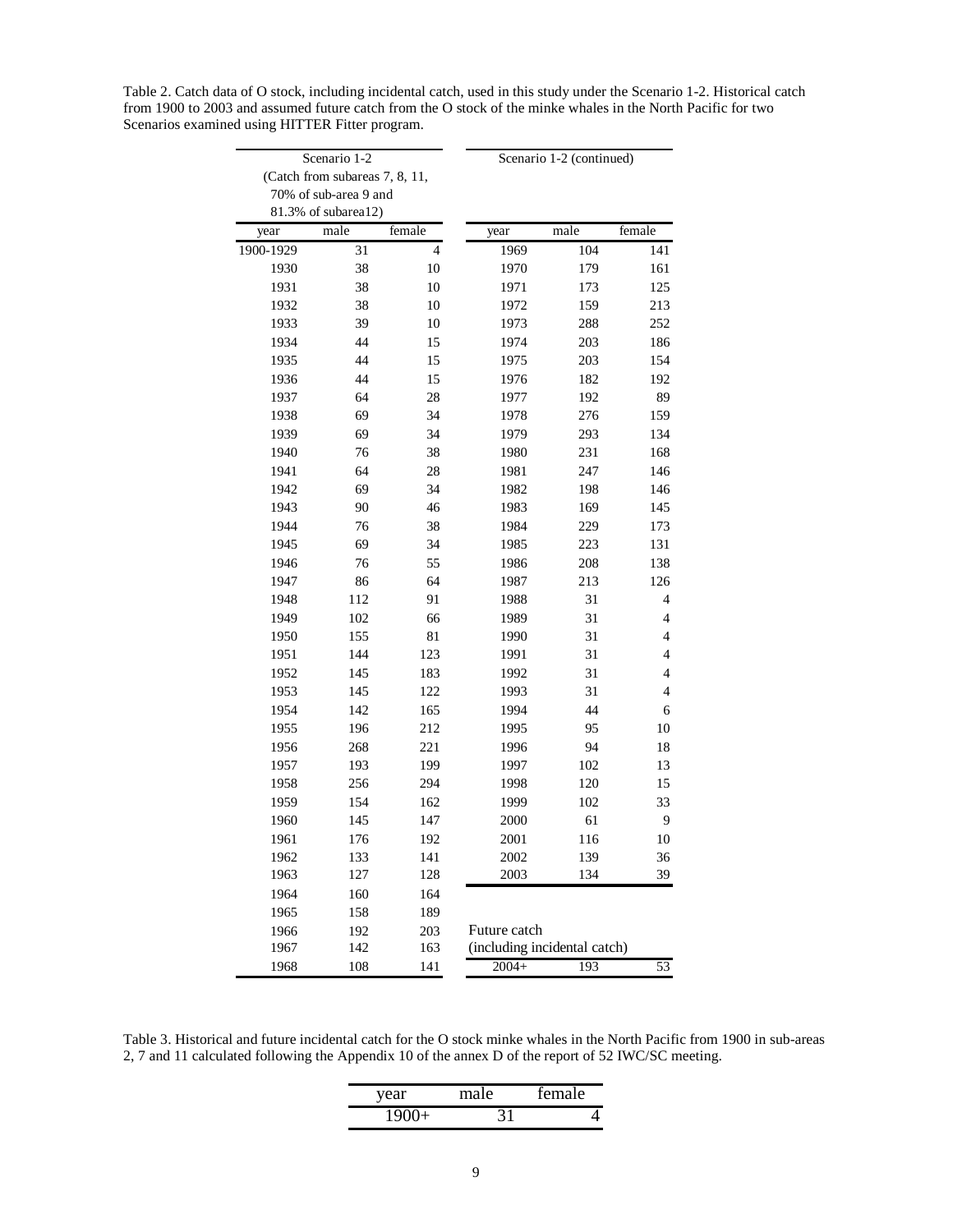Table 4. Catch data of J stock, including incidental catch, used in this study. Historical catch from 1900 to 2003 and assumed future catch from the J stock of the minke whales in the North Pacific examined using HITTER Fitter program.

|           | J stock                        |                 | J stock                      |      |        |
|-----------|--------------------------------|-----------------|------------------------------|------|--------|
|           | (Catch from subareas 5, 6, 10) |                 |                              |      |        |
|           | and 2.8% of sub-area 7)        |                 |                              |      |        |
| year      | male                           | female          | year                         | male | female |
| 1900-1936 | 38                             | $\overline{36}$ | 1973                         | 515  | 558    |
| 1937      | 39                             | 37              | 1974                         | 354  | 398    |
| 1938      | 39                             | 37              | 1975                         | 377  | 404    |
| 1939      | 39                             | 37              | 1976                         | 322  | 371    |
| 1940      | 92                             | 79              | 1977                         | 582  | 631    |
| 1941      | 134                            | 123             | 1978                         | 583  | 592    |
| 1942      | 165                            | 151             | 1979                         | 527  | 596    |
| 1943      | 136                            | 123             | 1980                         | 518  | 502    |
| 1944      | 128                            | 116             | 1981                         | 441  | 415    |
| 1945      | 48                             | 37              | 1982                         | 410  | 426    |
| 1946      | 39                             | 37              | 1983                         | 288  | 279    |
| 1947      | 39                             | 37              | 1984                         | 240  | 233    |
| 1948      | 95                             | 75              | 1985                         | 109  | 100    |
| 1949      | 64                             | 71              | 1986                         | 94   | 55     |
| 1950      | 68                             | 46              | 1987                         | 42   | 38     |
| 1951      | 107                            | 78              | 1988                         | 41   | 44     |
| 1952      | 191                            | 81              | 1989                         | 44   | 53     |
| 1953      | 168                            | 89              | 1990                         | 47   | 61     |
| 1954      | 104                            | 68              | 1991                         | 50   | 69     |
| 1955      | 83                             | 68              | 1992                         | 52   | 77     |
| 1956      | 107                            | 83              | 1993                         | 55   | 86     |
| 1957      | 204                            | 184             | 1994                         | 58   | 94     |
| 1958      | 177                            | 199             | 1995                         | 71   | 132    |
| 1959      | 197                            | 229             | 1996                         | 59   | 94     |
| 1960      | 175                            | 233             | 1997                         | 47   | 72     |
| 1961      | 118                            | 170             | 1998                         | 56   | 75     |
| 1962      | 140                            | 193             | 1999                         | 59   | 93     |
| 1963      | 213                            | 248             | 2000                         | 51   | 72     |
| 1964      | 270                            | 295             | 2001                         | 84   | 80     |
| 1965      | 184                            | 187             | 2002                         | 87   | 85     |
| 1966      | 208                            | 270             | 2003                         | 88   | 83     |
| 1967      | 233                            | 294             |                              |      |        |
| 1968      | 231                            | 287             |                              |      |        |
| 1969      | 271                            | 323             |                              |      |        |
| 1970      | 436                            | 477             | Future catch                 |      |        |
| 1971      | 439                            | 491             | (including incidental catch) |      |        |
| 1972      | 449                            | 499             | $2004+$                      | 93   | 89     |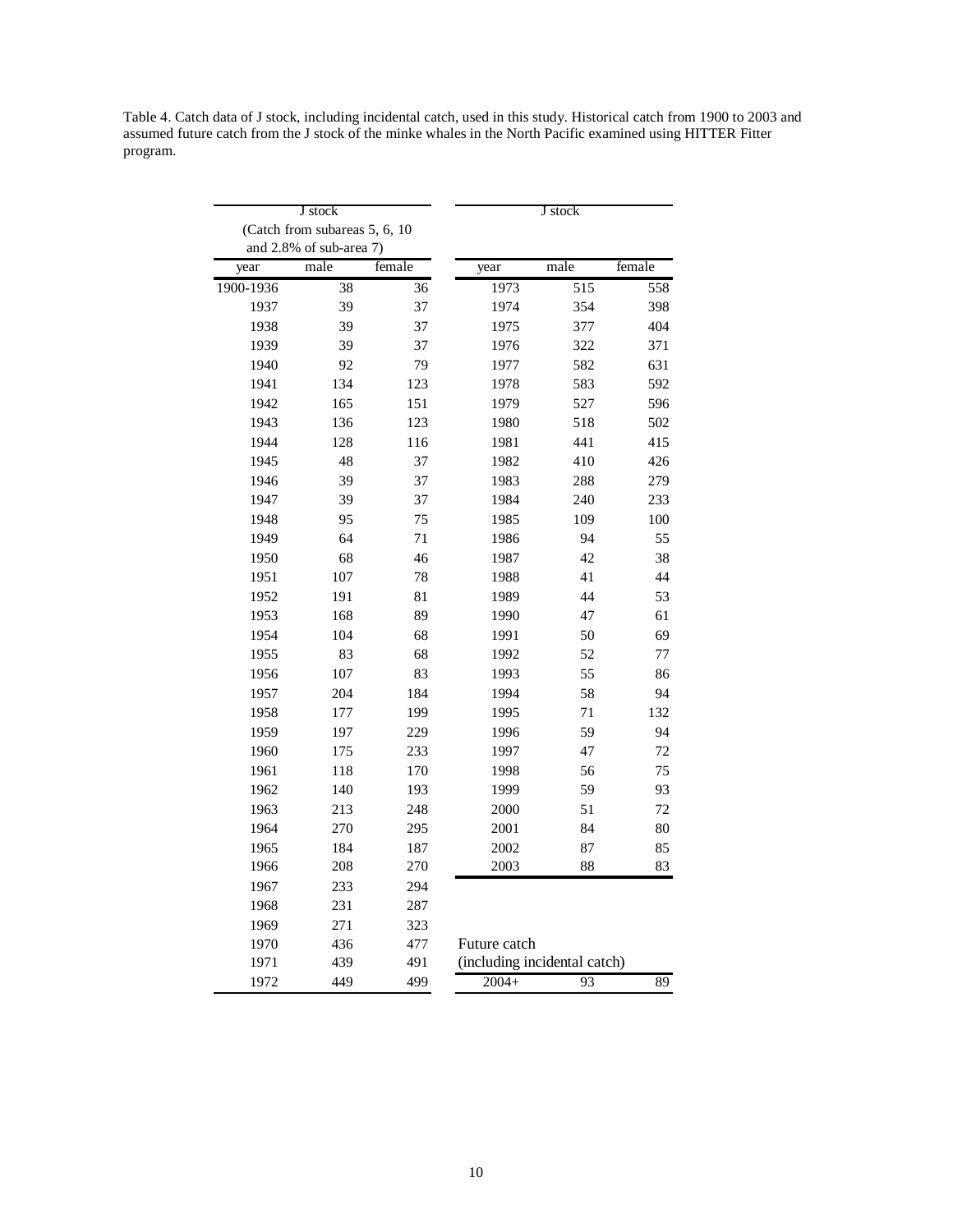Table 5. . Historical and future incidental catch for the minke whales off Korea

| year      | male | female |
|-----------|------|--------|
| 1900-1988 | 0    | 0      |
| 1989      | 3    | 8      |
| 1990      | 6    | 17     |
| 1991      | 9    | 25     |
| 1992      | 11   | 33     |
| 1993      | 14   | 41     |
| 1994      | 17   | 50     |
| 1995      | 20   | 58     |
| 1996      | 33   | 96     |
| 1997      | 20   | 58     |
| 1998      | 9    | 36     |
| 1999      | 17   | 39     |
| 2000      | 20   | 57     |
| 2001      | 12   | 36     |
| $2002+$   | 45   | 44     |

Table 6. Historical and future incidental catch for J stock of the minke whales off Japan from 1900.

| vear | male | temale |
|------|------|--------|
|      |      |        |
|      |      |        |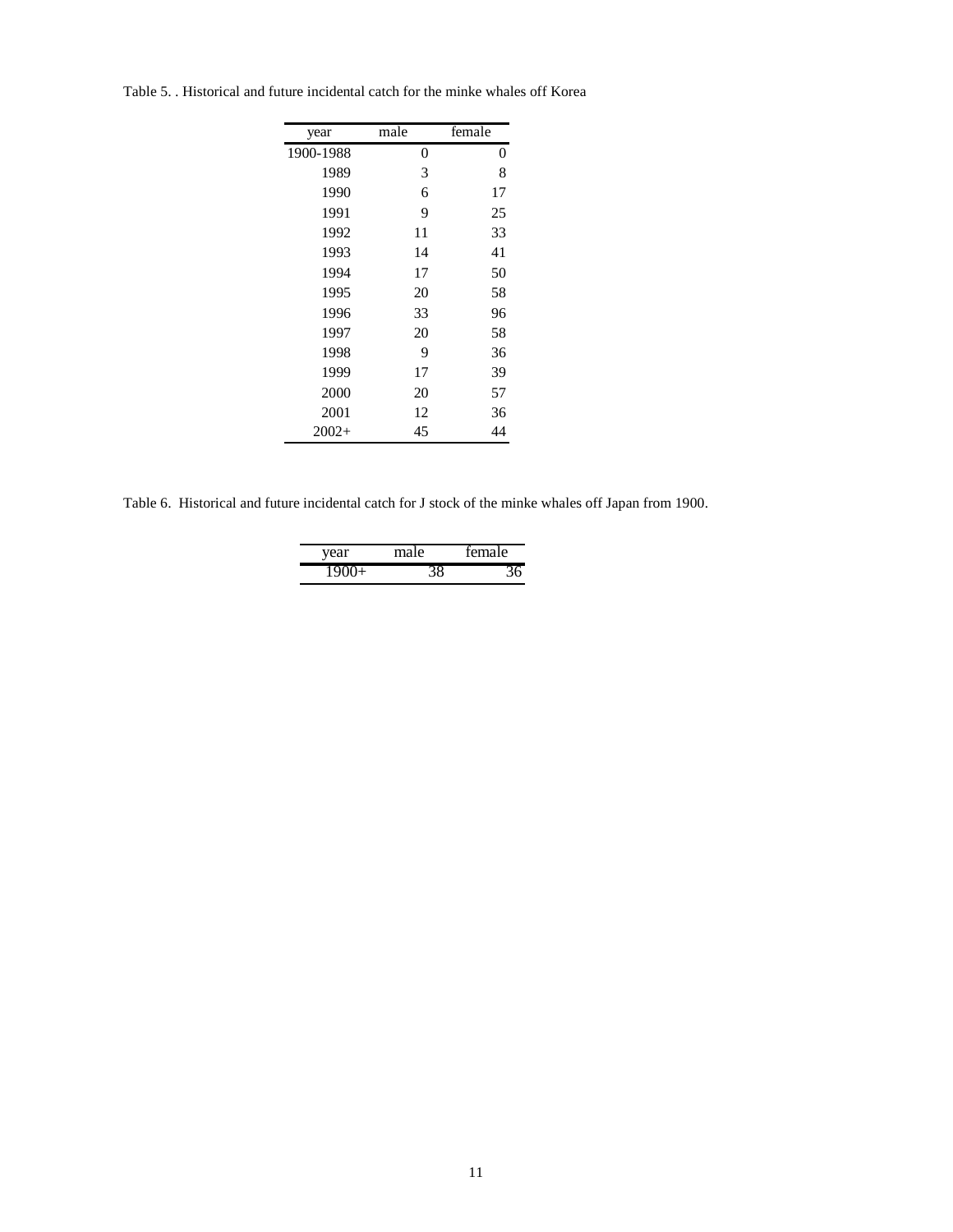Table 7. The case where 220 minke whales (169 males and 51 females) are caught from 2004 to 2033 under the Scenario 1-1 (sub-areas 7, 8, 9, 11 and 12 for O-stock) taking the incidental catch into account. Depletion is given for the mature female component.

a) Hit 1990 total  $(1+)$  population of 25,591 (best estimate)

| Statistic        | $\overline{\text{MSYR}}$ (1+) (%) |                             |        |        |        |  |
|------------------|-----------------------------------|-----------------------------|--------|--------|--------|--|
|                  |                                   | $\mathcal{D}_{\mathcal{A}}$ | 3      | 4      |        |  |
| $K(1+)$          | 34,465                            | 31,128                      | 29,174 | 28,011 | 27,295 |  |
| Depletion - 1988 | 70.3%                             | 75.3%                       | 79.1%  | 81.9%  | 84.0%  |  |
| Depletion - 1994 | 74.3%                             | 81.5%                       | 86.6%  | 90.1%  | 92.5%  |  |
| Depletion - 2004 | 77.8%                             | 87.5%                       | 93.1%  | 96.1%  | 97.8%  |  |
| Depletion - 2014 | 79.0%                             | 89.6%                       | 94.3%  | 96.3%  | 97.3%  |  |
| Depletion - 2024 | 80.5%                             | 91.6%                       | 95.7%  | 97.3%  | 98.1%  |  |
| Depletion - 2034 | 81.8%                             | 93.0%                       | 96.6%  | 98.0%  | 98.7%  |  |
| RY - 2004        | 214                               | 233                         | 208    | 181    | 163    |  |
| $MSY (+1)$       | 207                               | 374                         | 525    | 672    | 819    |  |

b) Hit 1990 total (1+) population of 16,894 (lower 5%-ile)

| Statistic        | $\overline{\text{MSYR}}$ (1+) (%) |                             |        |        |        |
|------------------|-----------------------------------|-----------------------------|--------|--------|--------|
|                  |                                   | $\mathcal{D}_{\mathcal{A}}$ | 3      | 4      | 5      |
| $K(1+)$          | 26,353                            | 23,107                      | 21,038 | 19,721 | 18,878 |
| Depletion - 1988 | 59.9%                             | 64.9%                       | 69.1%  | 72.6%  | 75.4%  |
| Depletion - 1994 | 64.4%                             | 72.4%                       | 78.9%  | 83.9%  | 87.6%  |
| Depletion - 2004 | 68.1%                             | 80.1%                       | 88.3%  | 93.2%  | 96.1%  |
| Depletion - 2014 | 69.2%                             | 83.4%                       | 90.9%  | 94.3%  | 95.9%  |
| Depletion - 2024 | 70.7%                             | 86.5%                       | 93.2%  | 95.9%  | 97.2%  |
| Depletion - 2034 | 72.1%                             | 88.9%                       | 94.8%  | 97.0%  | 98.1%  |
| RY - 2004        | 189                               | 232                         | 219    | 190    | 165    |
| $MSY (+1)$       | 203                               | 241                         | 223    | 193    | 171    |

Table 8. The case where 211 minke whales (162 males and 49 females) are caught from O stock from 2004 to 2033 under the Scenario 1-2 (sub-areas 7, 8, 11, 70% of 9 and 81.3% of 12 only for O-stock) taking the incidental catch into account. Depletion is given for the mature female component.

a) Hit 1990 total (1+) population of 20,872 (best estimate)

| Statistic        | $MSYR(1+) (%)$ |                             |        |        |        |  |
|------------------|----------------|-----------------------------|--------|--------|--------|--|
|                  |                | $\mathcal{D}_{\mathcal{A}}$ | 3      | 4      | 5      |  |
| $K(1+)$          | 29,984         | 26,686                      | 24,678 | 23,450 | 22,683 |  |
| Depletion - 1988 | 65.5%          | 70.6%                       | 74.7%  | 77.9%  | 80.3%  |  |
| Depletion - 1994 | 69.7%          | 77.5%                       | 83.3%  | 87.6%  | 90.5%  |  |
| Depletion - 2004 | 73.5%          | 84.4%                       | 91.2%  | 95.0%  | 97.1%  |  |
| Depletion - 2014 | 74.9%          | 87.2%                       | 93.0%  | 95.6%  | 96.7%  |  |
| Depletion - 2024 | 76.4%          | 89.6%                       | 94.8%  | 96.8%  | 97.8%  |  |
| Depletion - 2034 | 77.9%          | 91.5%                       | 95.9%  | 97.6%  | 98.5%  |  |
| RY - 2004        | 204            | 230                         | 207    | 178    | 158    |  |
| $MSY(+1)$        | 180            | 320                         | 444    | 563    | 680    |  |

| b) Hit 1990 total $(1+)$ population of 13,907 (lower 5%-ile) |  |
|--------------------------------------------------------------|--|
|--------------------------------------------------------------|--|

| Statistic        | $MSYR(1+) (%)$ |        |        |        |        |  |  |  |
|------------------|----------------|--------|--------|--------|--------|--|--|--|
|                  |                | 2      | 3      | 4      | 5      |  |  |  |
| $K(1+)$          | 23,615         | 20,465 | 18,379 | 16,996 | 16,083 |  |  |  |
| Depletion - 1988 | 54.7%          | 59.4%  | 63.5%  | 67.1%  | 70.2%  |  |  |  |
| Depletion - 1994 | 59.4%          | 67.4%  | 74.2%  | 79.9%  | 84.3%  |  |  |  |
| Depletion - 2004 | 63.1%          | 75.7%  | 85.1%  | 91.3%  | 94.9%  |  |  |  |
| Depletion - 2014 | 64.1%          | 79.7%  | 88.7%  | 93.1%  | 95.1%  |  |  |  |
| Depletion - 2024 | 65.5%          | 83.5%  | 91.8%  | 95.2%  | 96.8%  |  |  |  |
| Depletion - 2034 | 66.8%          | 86.5%  | 93.8%  | 96.5%  | 97.9%  |  |  |  |
| RY - 2004        | 190            | 237    | 225    | 195    | 169    |  |  |  |
| $MSY (+1)$       | 142            | 246    | 331    | 408    | 482    |  |  |  |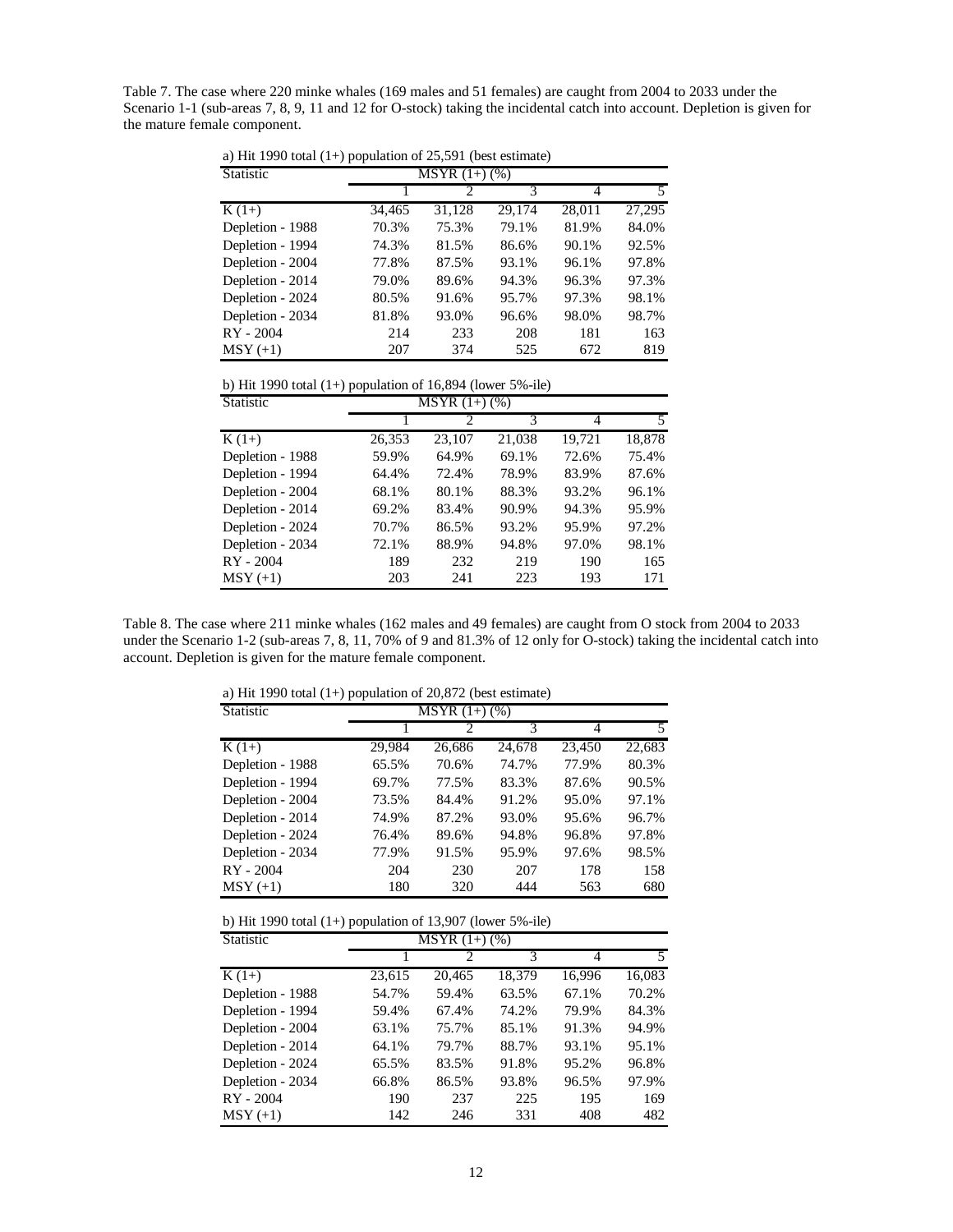Table 9. The case where 19 minke whales (10 males and 9 females) are caught from J stock from 2004 to 2033 (subareas 5, 6, 10 and 2.8% of 7 for J-stock) taking the incidental catches (83 males and 80 females) into account. Depletion is given for the mature female component.

| <b>Statistic</b> | $MSYR(1+)$ (%) |                             |        |        |        |  |  |  |  |
|------------------|----------------|-----------------------------|--------|--------|--------|--|--|--|--|
|                  |                | $\mathcal{D}_{\mathcal{L}}$ | 3      | 4      | 5      |  |  |  |  |
| $K(1+)$          | 32,844         | 25,966                      | 21,157 | 17,592 | 14,889 |  |  |  |  |
| Depletion - 1988 | 41.2%          | 41.8%                       | 41.8%  | 41.6%  | 41.8%  |  |  |  |  |
| Depletion - 1994 | 42.0%          | 45.3%                       | 48.1%  | 50.7%  | 53.9%  |  |  |  |  |
| Depletion - 2004 | 41.7%          | 49.8%                       | 58.2%  | 67.5%  | 78.2%  |  |  |  |  |
| Depletion - 2014 | 41.3%          | 54.8%                       | 69.6%  | 84.8%  | 97.9%  |  |  |  |  |
| Depletion - 2024 | 40.9%          | 60.3%                       | 80.4%  | 94.4%  | 93.5%  |  |  |  |  |
| Depletion - 2034 | 40.5%          | 66.0%                       | 87.9%  | 93.4%  | 91.8%  |  |  |  |  |
| RY - 2004        | 150            | 262                         | 352    | 412    | 426    |  |  |  |  |
| $MSY (+1)$       | 197            | 312                         | 381    | 422    | 447    |  |  |  |  |

Hit 2003 total (1+) population of 15,137 (minimum estimate)

Table 10. Catch data of sei whale used in this study. Historical catch from 1946 to 2003 and assumed future catch from the west of 180° of sei whales in the North Pacific.

|              | Catches from the west of 180° |        |                  |                  |  |  |  |  |  |
|--------------|-------------------------------|--------|------------------|------------------|--|--|--|--|--|
|              | coastal                       |        | pelagic          |                  |  |  |  |  |  |
| year         | male                          | female | male             | female           |  |  |  |  |  |
| 1946         | 272                           | 272    | 8                | 8                |  |  |  |  |  |
| 1947         | 191                           | 191    | 42               | 42               |  |  |  |  |  |
| 1948         | 280                           | 280    | 30               | 30               |  |  |  |  |  |
| 1949         | 409                           | 410    | 39               | 39               |  |  |  |  |  |
| 1950         | 175                           | 175    | 75               | 75               |  |  |  |  |  |
| 1951         | 235                           | 235    | 84               | 84               |  |  |  |  |  |
| 1952         | 427                           | 427    | 124              | 124              |  |  |  |  |  |
| 1953         | 335                           | 336    | 35               | 35               |  |  |  |  |  |
| 1954         | 386                           | 386    | 43               | 43               |  |  |  |  |  |
| 1955         | 308                           | 308    | 14               | 14               |  |  |  |  |  |
| 1956         | 476                           | 477    | 18               | 18               |  |  |  |  |  |
| 1957         | 293                           | 293    | 57               | 57               |  |  |  |  |  |
| 1958         | 579                           | 580    | 99               | 99               |  |  |  |  |  |
| 1959         | 735                           | 736    | 36               | 36               |  |  |  |  |  |
| 1960         | 465                           | 465    | 74               | 74               |  |  |  |  |  |
| 1961         | 417                           | 417    | 16               | 16               |  |  |  |  |  |
| 1962         | 571                           | 571    | 160              | 160              |  |  |  |  |  |
| 1963         | 435                           | 436    | 415              | 415              |  |  |  |  |  |
| 1964         | 454                           | 454    | 605              | 605              |  |  |  |  |  |
| 1965         | 233                           | 233    | 595              | 595              |  |  |  |  |  |
| 1966         | 155                           | 156    | 1,067            | 1,067            |  |  |  |  |  |
| 1967         | 276                           | 277    | 1,554            | 1,554            |  |  |  |  |  |
| 1968         | 403                           | 403    | 1,400            | 1,400            |  |  |  |  |  |
| 1969         | 233                           | 233    | 1,331            | 1,331            |  |  |  |  |  |
| 1970         | 242                           | 242    | 1,142            | 1,142            |  |  |  |  |  |
| 1971         | 138                           | 138    | 773              | 773              |  |  |  |  |  |
| 1972         | 107                           | 107    | 600              | 600              |  |  |  |  |  |
| 1973         | 21                            | 22     | 515              | 515              |  |  |  |  |  |
| 1974         | 24                            | 24     | 350              | 350              |  |  |  |  |  |
| 1975         | 15                            | 15     | 136              | 136              |  |  |  |  |  |
| 2002         | 15                            | 24     | $\boldsymbol{0}$ | $\boldsymbol{0}$ |  |  |  |  |  |
| 2003         | 23                            | 27     | $\boldsymbol{0}$ | $\boldsymbol{0}$ |  |  |  |  |  |
| Future catch |                               |        |                  |                  |  |  |  |  |  |
| $2004+$      | 50                            | 50     | $\overline{0}$   | $\overline{0}$   |  |  |  |  |  |